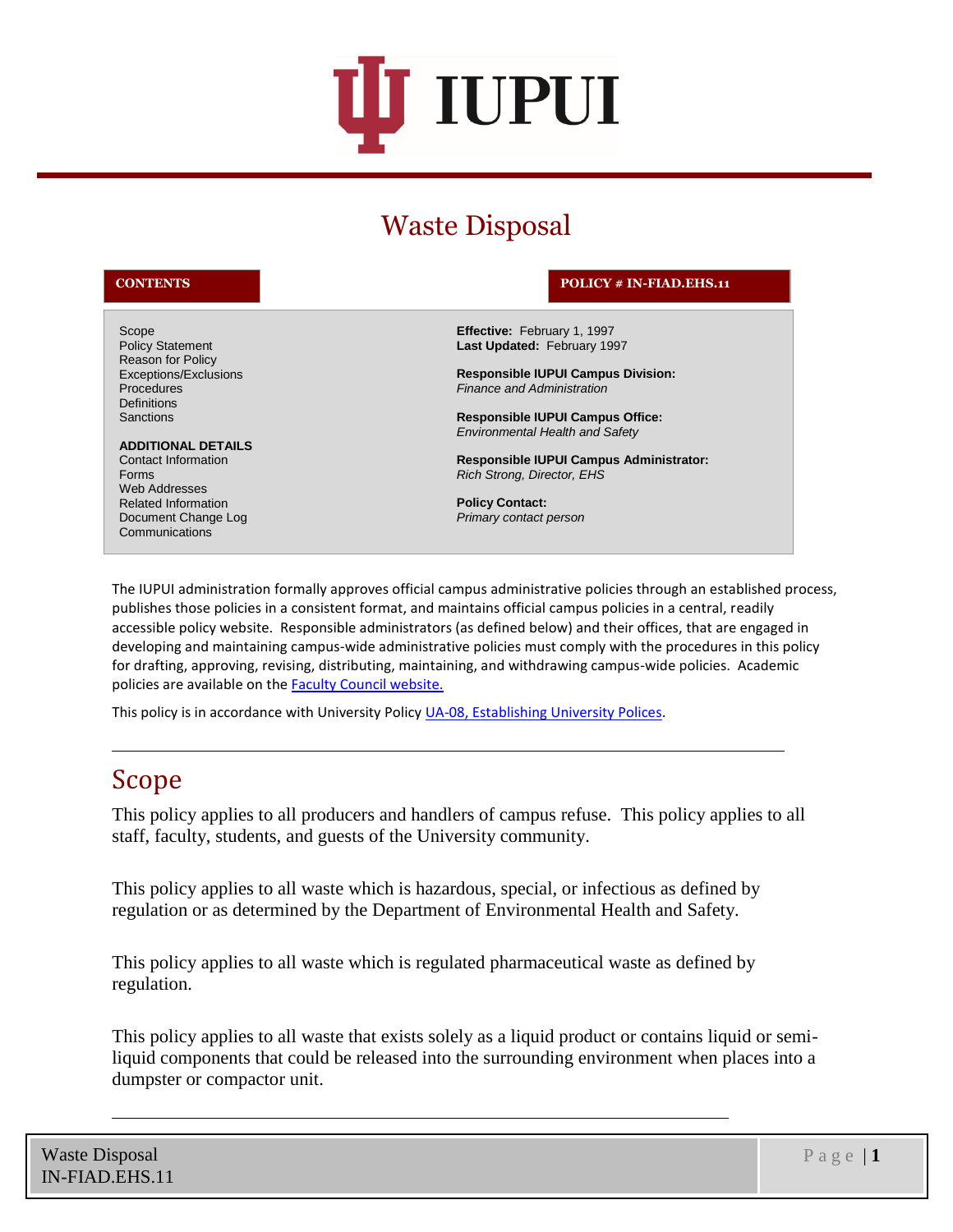# Policy Statement

All IUPUI staff are responsible for assuring that all waste discarded in campus dumpsters or compactor units are free of untreated infectious waste, special waste, hazardous waste, regulated radioactive waste, regulated pharmaceutical waste, and other miscellaneous liquid or semi-liquid wastes.

Untreated infectious waste, liquid or special waste, hazardous waste, radioactive or pharmaceutical waste are not to be discarded in campus dumpsters or compactor units.

Producers of campus refuse are responsible for the proper segregation of wastes into six primary waste categories as defined in this policy: General Refuse Waste, Pharmaceutical Waste, Infectious Waste, Liquid or Special Waste, Radioactive Waste, and Hazardous or Chemical Waste.

General Refuse Waste disposal is coordinated by Campus Facility Services in accordance with state and federal regulations.

Pharmaceutical Waste determination and disposal are established by the Pharmacy guidelines and state and federal regulations.

Infectious Waste determination and disposal are established by departmental protocols in accordance with local and state regulations.

Liquid or Special Waste determination and disposal are coordinated by the Department of Environmental Health and Safety in accordance with local, state, and federal regulations.

Radioactive Waste determination and disposal are coordinated by the Radiation Safety Office in accordance with local, state, and federal regulations.

Hazardous or Chemical Waste determination and disposal are coordinated by the Department of Environmental Health and Safety in accordance with local, state, and federal regulations.

### Reason for Policy

The incorporation of this policy into campus waste handling practices is intended to prevent the inadvertent yet preventable contamination of campus refuse with potentially hazardous materials or wastes.

The 1990 Amendments to the Resource Conservation and Recovery Act expands the scope of wastes which are regulated hazardous wastes. This broadening of the hazardous waste definition dictates that all campus dumpster or compactor unties are kept free of all wastes which contain free or semi-free liquids and free of all wastes exhibiting infectious or hazardous characteristics.

## Exceptions/Exclusions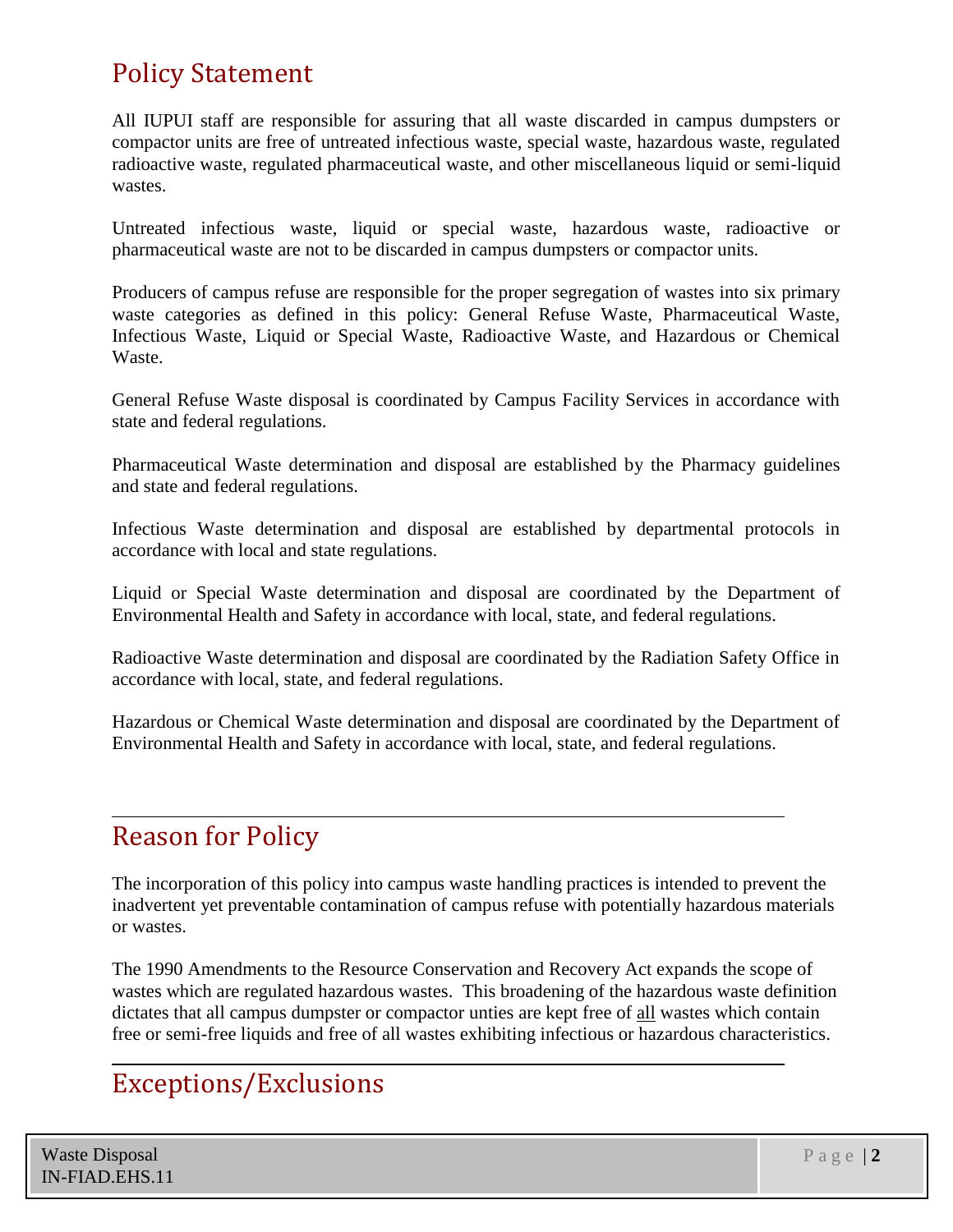# Procedures

The Department of Environmental Health and Safety will be responsible for assisting producers of wastes with the proper categorization and disposal of their waste.

Waste producers will be responsible for the proper segregation of their waste. Only wastes which meet the criteria of being general refuse waste or treated infections waste are to be disposed of in campus dumpsters or compactor units.

Procedures for the proper classification, packaging, labeling, and disposal of radioactive waste have been developed by the Radiation Safety Office. Such procedures are specified in the "Radiation Safety Procedures Manual," published by the Radiation Safety Office.

Pharmaceutical Waste disposal guidance is available through campus pharmacies or the Department of Environmental Health and Safety.

- Controlled Substances The handling and disposal of Controlled Substances are tightly controlled by the regulations of the U.S. Drug Enforcement Administration (DEA). The proper handling and disposal of Controlled Substances remains the sole responsibility of the DEA Registrant who originally purchases the material. Disposal guidance is available through the Department of Environmental Health and Safety.
- Antineoplastic Drugs are to be referred to the Department of Environmental Health and Safety as hazardous wastes as specified below.
- Legend Drugs and Live Virus Vaccines Campus pharmacies or the Department of Environmental Health and Safety will provide guidance and assistance with the proper disposal of Legend Drugs.

Producers of Infectious Waste are to contact their respective Department of Building Services to schedule the pickup and treatment of infectious waste items. All infectious waste shall be kept separate from other wastes. Guidance on the determination and proper handling of infectious waste can be found within department guidelines, "IUPUI-IUMC Laboratory Safety Manual" or by contacting the Department of Environmental Health and Safety.

All other waste, except radioactive waste, is to be referred to the Department of Environmental Health and Safety for proper classification or disposal. Procedures are to follow established and approved protocols for proper waste processing as defined for hazardous wastes within the "IUPUI-IUMC Laboratory Safety Manual" and the "Waste Disposal Guidelines" published by the Department of Environmental Health and Safety.

- Waste pickup will be initiated by completing a Hazardous Material Manifest. Manifests with instructions may be obtained from the Department of Environmental Health and Safety.
- Completed manifests are to be returned to the Department of Environmental Health and Safety. Upon receipt, EHS will schedule a pickup of the waste material.
- Wastes are to be packaged in containers suitable for the waste material. All wastes are to be labeled as to the specific contents.
- Wastes that may undergo dangerous decomposition or reactions are to be kept separate from other waste items.
- EHS staff will ensure that the waste is disposed of in accordance with applicable local, state, and federal regulations.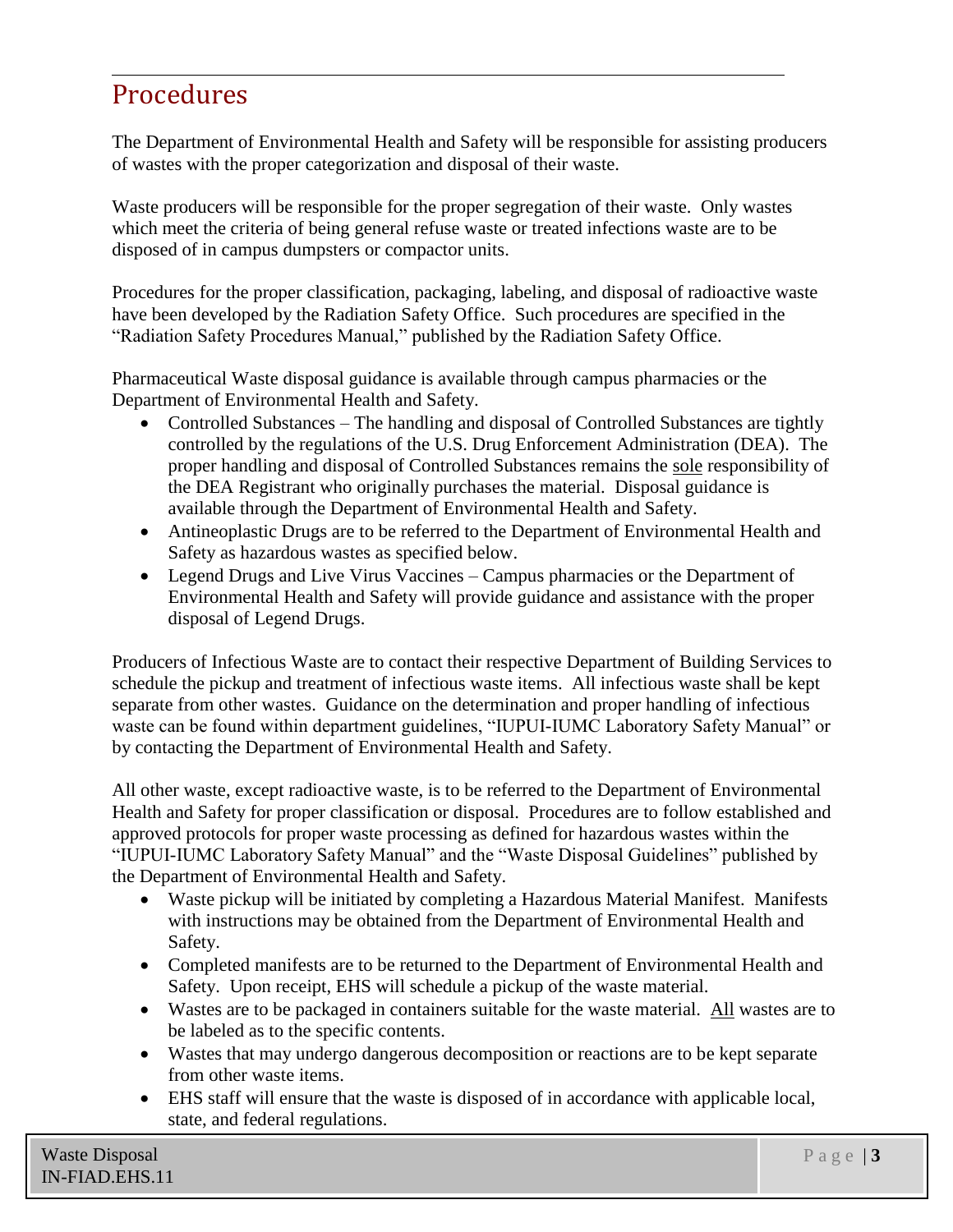- Additional handling information is available in the "IUPUI-IUMC Laboratory Safety Manual" and "Waste Disposal Guidelines."
- All exceptions to the procedures will be approved by the Director of the Department of Environmental Health and Safety or his/her designee.

The Department of Environmental Health and Safety may, at its discretion, refer costs incurred from the improper handling of disposal of any waste back to the producing or generating department. This cost will end with the proper transfer of the waste to the department or office as defined within this policy and compliance with other waste handling and disposal guidelines approved by the Environmental Safety Committee.

### **Definitions**

**General Refuse Waste** - disposal is coordinated by Campus Facility Services in accordance with state and federal regulations. General refuse waste includes:

- Food waste
- Metal products (excluding metals such as Arsenic, Barium, Cadmium, Chromium, Lead, Mercury, Selenium, Silver)
- Paper, cardboard and newsprint
- Plastic products
- Rubber and leather products
- Scrap wood
- Textile products
- Yard waste

**Pharmaceutical Waste** - determination and disposal are established by Pharmacy guidelines and state and federal regulations. Pharmaceutical waste includes:

- Antineoplastic or Cytotoxic Drugs as defined by the U.S. Food and Drug Administration (FDA).
- Controlled Substances as defined by the U.S. Drug Enforcement Administration (DEA).
- Legend Drugs as defined by the U.S. FDA.
- Live Virus Vaccine

**Infectious Waste** - determination and disposal are established by departmental protocols in accordance with local and state regulations. Infectious waste includes any waste item that is contaminated with a disease agent potentially capable of transmitting a communicable disease to humans. Infectious waste can be divided into three primary groups. These include:

- **Liquid wastes** such as blood, other bodily fluids or culture media in which is known or suspected to be contaminated with a disease agent.
- **Soft materials** such as dressings, bandages, bedding, toweling, etc. that are saturated to the point that they are capable of releasing blood, body fluids, or other potentially infections materials when handled or compressed.
- Any object commonly referred to as sharp that has been contaminated with blood, body fluids, or other infectious agent which could penetrate the skin or could do so if broken. Examples of **sharps waste** includes:
	- **-** broken glass
	- **-** pipettes (glass and hard plastic)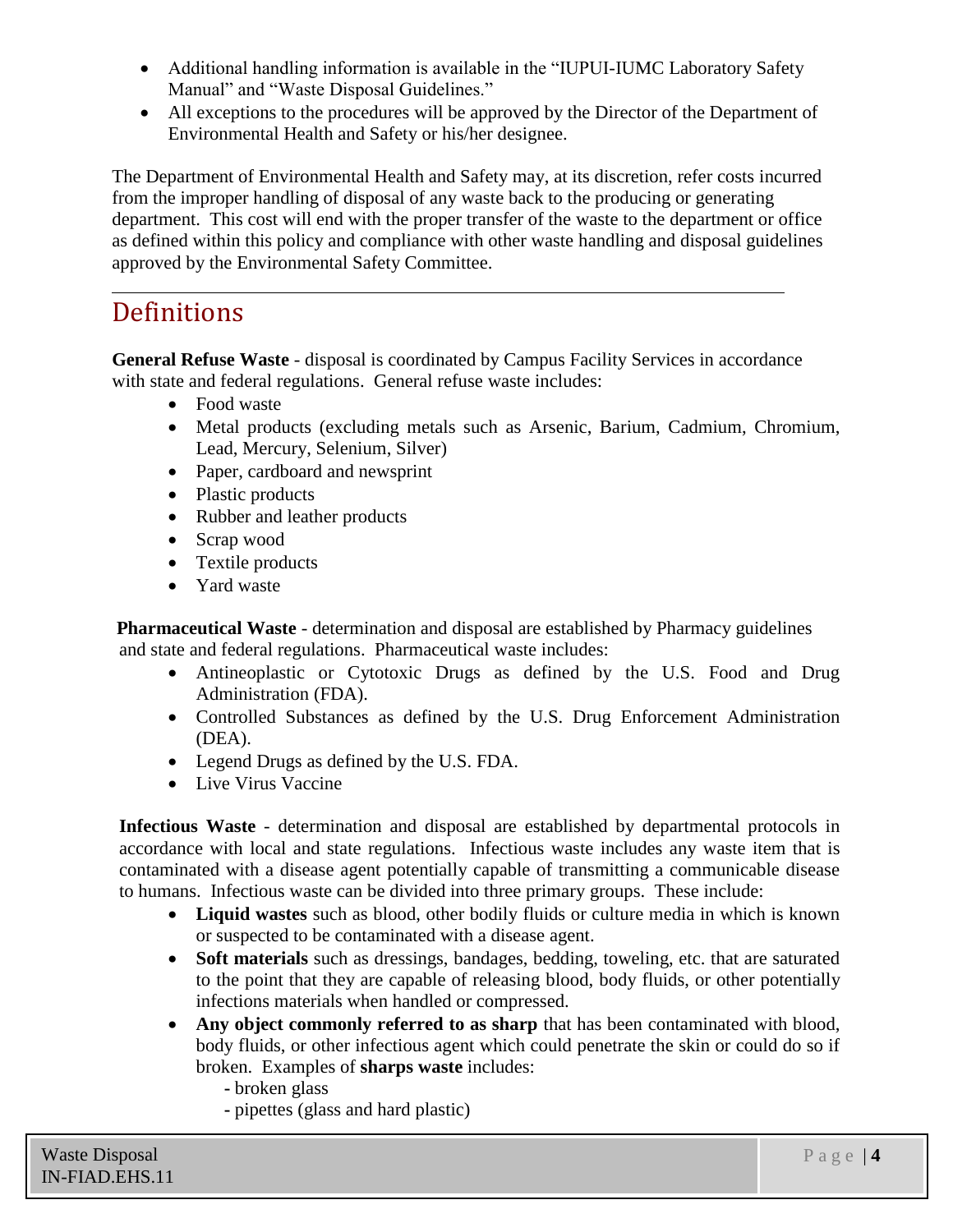- **-** scalpel blades
- **-** lancets

**Liquid or Special Waste** - determination and disposal are coordinated by the Department of Environmental Health and Safety in accordance with local, state and federal regulations. Liquid or special waste include but is not limited to:

- Bacteriocidal or sanitizing solutions
- Concrete and asphalt sealants
- Degreasing agents
- Floor sealers, waxes and strippers
	- Heating or air-conditioning treatment solutions
	- Lubrication oils
	- Paints, latex and oil-based
	- Related paint products including thinners, solvents and strippers
	- Pesticide or herbicide products
	- Sludge wastes, including cooling tower sludges
	- Vehicle maintenance fluids
	- Water treatment solutions

**Radioactive Waste** - determination and disposal are coordinated by the Radiation Safety Office in accordance with local, state and federal regulations. Radioactive waste includes, but is not limited to:

- General laboratory refuse (e.g., gloves, glassware, paper, plastic, etc.) that is contaminated with radioactive materials.
- Liquid wastes which include a radioactive material component, and
- The remains of animals that contain radioactive materials as a result of administration of such material for research.

Radioactive waste is required to be labeled in accordance with procedures established by the Radiation Safety Office and typically exhibits the universal radiation precaution symbol for radiation.

**Hazardous or Chemical Waste** - determination and disposal are coordinated by the Department of Environmental Health and Safety in accordance with local, state and federal regulations. Hazardous or chemical waste includes but is not limited to any stock chemical or chemical reagent that may inhibit one or more of the following physical hazards:

- Corrosivity: The material has a pH, whether acidic or basic, that will corrode steel or injure human tissue. This includes materials with a pH less than 5 or greater than 10, regardless the strength of the acid or base.
- Ignitability: The material presents a significant fire hazard at room temperature.
- Reactivity: The material reacts violently with water; forms potentially explosive mixtures with water; generates toxic gases, vapors or fumes when mixed with water; or is unstable and can undergo a violent physical change.
- Toxicity: The material exhibits a significant characteristic of toxicity to human health or the environment.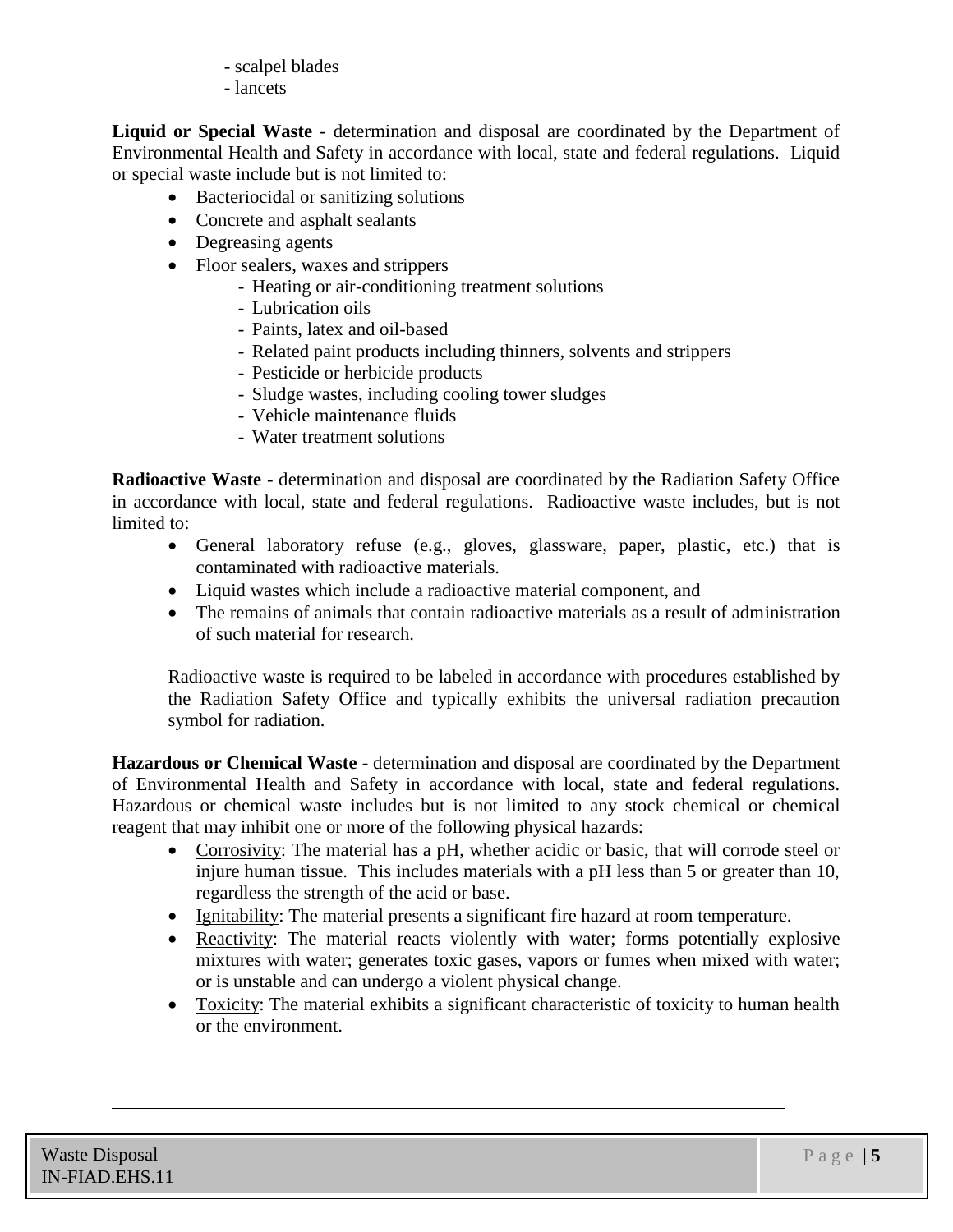# Sanctions

In the event the University is cited and fined by federal, state, or local regulatory agencies for action or activities related to improperly disposed waste, the department(s) involved in the citation may be accountable for payment of the issued fine.

Any person affected by any such cost or fine assessment may appeal the assessment provided that a written request for such a review is submitted to the current Chairperson of the IUPUI Environmental Safety Committee within thirty (30) days of issuance of the assessment.

The Department of Environmental Health and Safety will provide a written, itemized assessment of the incurred costs to the responsible department(s) or party(ies) and a copy of the IUPUI Environmental Safety Committee's Appeals Procedures.

All appeals will be acted upon and reviewed in accordance with the established IUPUI Environmental Safety Committee appeals review procedures.

# Contact Information

| <b>Subject</b> | <b>Contact</b> | <b>Phone</b> | <b>Email</b> |
|----------------|----------------|--------------|--------------|
|                |                |              |              |
|                |                |              |              |
|                |                |              |              |
|                |                |              |              |

(This section may be modified to include responsibilities if necessary.)

### Forms

Hazardous Materials Manifest: <http://ehs.iupui.edu/waste-manifest.asp>

# Web Addresses

# Related Information

Radiation Safety Procedures Manual: [http://researchadmin.iu.edu/Radsafety/IUPUI/radsafe\\_policies.html](http://researchadmin.iu.edu/Radsafety/IUPUI/radsafe_policies.html)

IUPUI-IUMC Laboratory Safety Manual: <http://ehs.iupui.edu/enviromental.asp?content=waste-disposal-guidelines>

### Document Change Log

Waste Disposal IN-FIAD.EHS.11